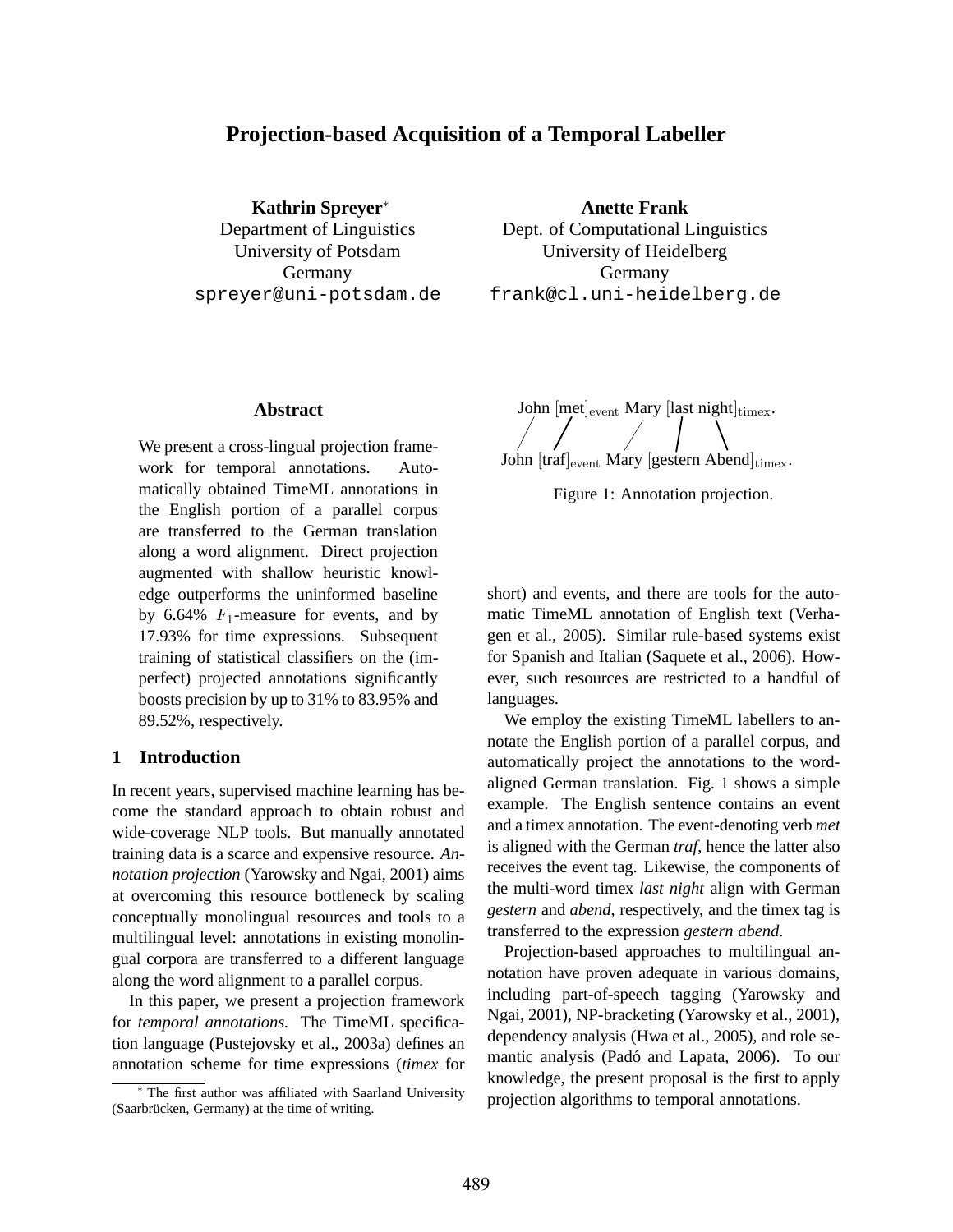Cross-lingually projected information is typically noisy, due to errors in the source annotations as well as in the word alignment. Moreover, successful projection relies on the *direct correspondence assumption* (*DCA*, Hwa et al. (2002)) which demands that the annotations in the source text be homomorphous with those in its (literal) translation. The DCA has been found to hold, to a substantial degree, for the above mentioned domains. The results we report here show that it can also be confirmed for temporal annotations in English and German. Yet, we cannot preclude *divergence* from translational correspondence; on the contrary, it occurs routinely and to a certain extent systematically (Dorr, 1994). We employ two different techniques to filter noise. Firstly, the projection process is equipped with (partly language-specific) knowledge for a principled account of typical alignment errors and cross-language discrepancies in the realisation of events and timexes (section 3.2). Secondly, we apply aggressive data engineering techniques to the noisy projections and use them to train statistical classifiers which generalise beyond the noise (section 5).

The paper is structured as follows. Section 2 gives an overview of the TimeML specification language and compatible annotation tools. Section 3 presents our projection models for temporal annotations, which are evaluated in section 4. Section 5 describes how we induce temporal labellers for German from the projected annotations; section 6 concludes.

# **2 Temporal Annotation**

### **2.1 The TimeML Specification Language**

The TimeML specification language (Pustejovsky et al.,  $2003a$ <sup>1</sup> and annotation framework emerged from the TERQAS workshop<sup>2</sup> in the context of the ARDA AQUAINT programme. The goal of the programme is the development of question answering (QA) systems which index content rather than plain keywords. Semantic indexing based on the identification of named entities in free text is an established method in QA and related applications. Recent years have also seen advances in relation extraction, a variant of event identification, albeit restricted in terms of coverage: the majority of systems addressing the task use a pre-defined set of—typically domainspecific—templates. In contrast, TimeML models events in a domain-independent manner and provides principled definitions for various event classes. Besides the identification of *events*, it addresses their relative ordering and anchoring in time by integrating *timexes* in the annotation. The major contribution of TimeML is the explicit representation of dependencies (so-called *links*) between timexes and events.

Unlike traditional accounts of events (e.g., Vendler (1967)), TimeML adopts a very broad notion of eventualities as "situations that happen or occur" and "states or circumstances in which something obtains or holds true" (Pustejovsky et al., 2003a); besides verbs, this definition includes event nominals such as *accident*, and stative modifiers (*prepared*, *on board*). Events are annotated with EVENT tags. TimeML postulates seven event classes: REPORTING, PERCEPTION, ASPECTUAL, I-ACTION, I-STATE, STATE, and OCCURRENCE. For definitions of the individual classes, the reader is referred to Saurí et al. (2005b).

Explicit timexes are marked by the TIMEX3 tag. It is modelled on the basis of Setzer's (2001) TIMEX tag and the TIDES TIMEX2 annotation (Ferro et al., 2005). Timexes are classified into four types: dates, times, durations, and sets.

Events and timexes are interrelated by three kinds of links: temporal, aspectual, and subordinating. Here, we consider only *subordinating links (slinks)*. Slinks explicate event modalities, which are of crucial importance when reasoning about the certainty and factuality of propositions conveyed by eventdenoting expressions; they are thus directly relevant to QA and information extraction applications. Slinks relate events in modal, factive, counterfactive, evidential, negative evidential, or conditional relationships, and can be triggered by lexical or structural cues.

### **2.2 Automatic Labellers for English**

The basis of any projection architecture are highquality annotations of the source (English) portion

<sup>&</sup>lt;sup>1</sup>A standardised version ISO-TimeML is in preparation, cf. Schiffrin and Bunt (2006).

<sup>2</sup> See http://www.timeml.org/site/terqas/in dex.html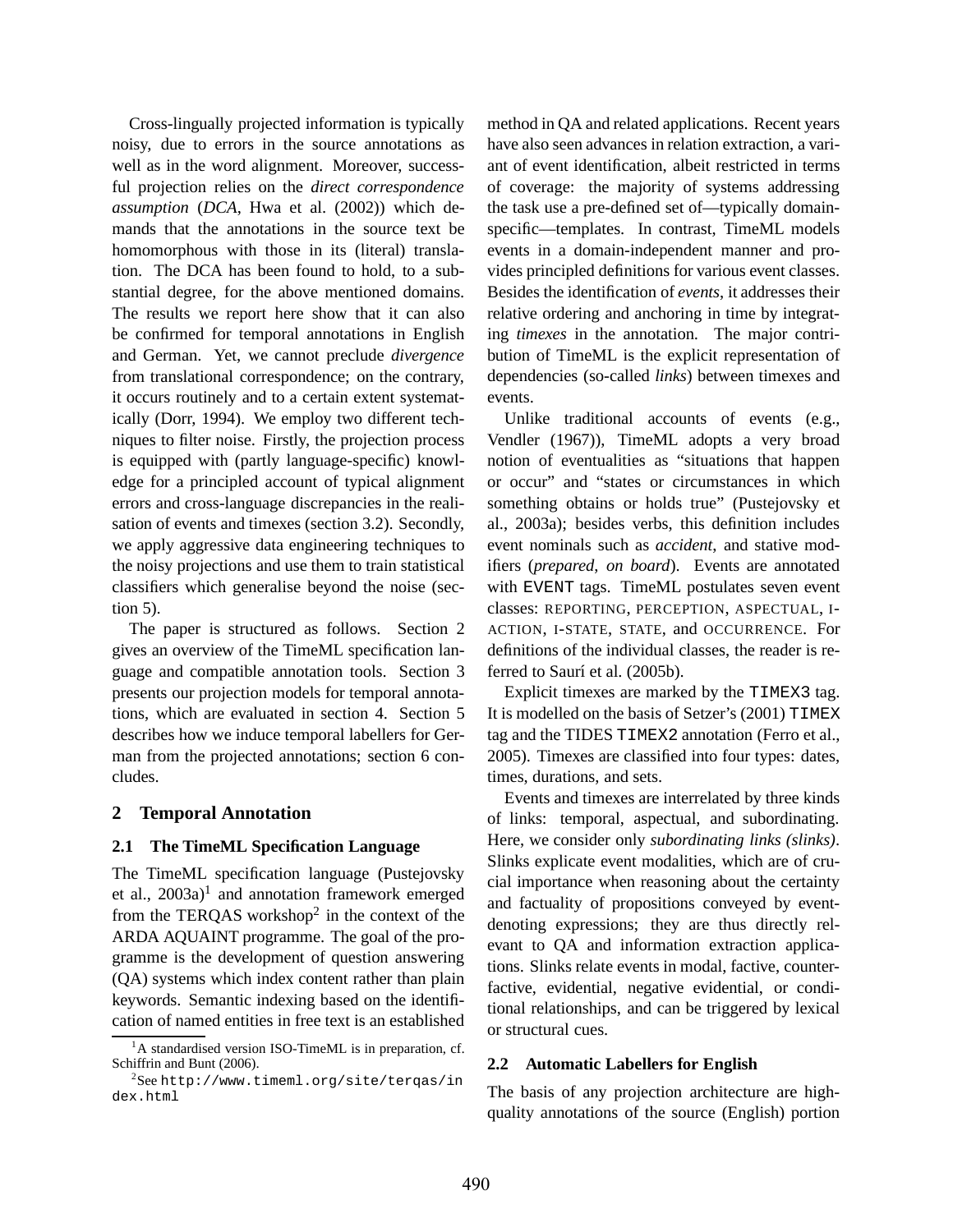| $e \in E$                                      | temporal entity      |
|------------------------------------------------|----------------------|
| $l \in E \times E$                             | (subordination) link |
| $w_s \in W_s, w_t \in W_t$                     | source/target words  |
| $al \in Al : W_s \times W_t$                   | word alignment       |
| $A_s \ni a_s : E \rightarrow 2^{W_s}$          | source annotation    |
| $A_t \ni a_t$ :                                | projected target     |
| $(E \times A_s \times Al) \rightarrow 2^{W_t}$ | annotation           |

Table 1: Notational conventions.

of the parallel corpus. However, given that the projected annotations are to provide enough data for training a target language labeller (section 5), manual annotation is not an option. Instead, we use the TARSQI tools for automatic TimeML annotation of English text (Verhagen et al., 2005). They have been modelled and evaluated on the basis of the Time-Bank (Pustejovsky et al., 2003b), yet for the most part rely on hand-crafted rules. To obtain a full temporal annotation, the modules are combined in a cascade. We are using the components for timex recognition and normalisation (Mani and Wilson, 2000), event extraction (Saurí et al., 2005a), and identification of modal contexts (Saurí et al.,  $2006$ ).<sup>3</sup>

#### **3 Informed Projection**

#### **3.1 The Core Algorithm**

Recall that TimeML represents temporal entities with EVENT and TIMEX3 tags which are anchored to words in the text. Slinks, on the other hand, are not anchored in the text directly, but rather relate temporal entities. The projection of links is therefore entirely determined by the projection of the entities they are defined on (see Table 1 for the notation used throughout this paper): a link  $l = (e, e')$ in the source annotation  $a_s$  projects to the target annotation  $a_t$  iff both e and e' project to non-empty sequences of words. The projection of the entities  $e, e'$  themselves, however, is a non-trivial task.



Figure 2: Projection scenarios: (a) single-word 1-to-1, (b) single-word 1-to-many, (c) multi-word.



Figure 3: Problematic projection scenarios: (a) noncontiguous aligned span, (b) rivalling tags.

Given a temporal entity e covering a sequence  $a_s(e)$ of tokens in the source annotation, the projection model needs to determine the extent  $a_t(e, a_s, al)$  of e in the target annotation, based on the word alignment al. Possible projection scenarios are depicted in Fig. 2. In the simplest case (Fig. 2a), e spans a single word  $w_s$  which aligns with exactly one word  $w_t$  in the target sentence. In this case, the model predicts  $e$  to project to  $w_t$ . A single tagged word with 1-to-many alignments (as in Fig. 2b) requires a more thorough inspection of the aligned words. If they form a contiguous sequence, e can be projected onto the entire sequence as a multi-word unit. This is problematic in a scenario such as the one shown in Fig. 3a, where the aligned words do *not* form a contiguous sequence. There are various strategies, described in section 3.2, to deal with non-contiguous cases. For the moment, we can adopt a conservative approach which categorically blocks discontinuous projections. Finally, Fig. 2c illustrates the projection of an entity spanning multiple words. Here, the model composes the projection span of e from the alignment contribution of each individual word  $w_s$ covered by e. Again, the final extent of the projected entity is required to be contiguous.

With any of these scenarios, a problem arises when two distinct entities  $e$  and  $e'$  in the source an-

<sup>&</sup>lt;sup>3</sup>TARSQI also comprises a component that introduces temporal links (Mani et al., 2003); we are not using it here because the output includes the entire tlink closure. Although Mani et al. (2006) use the links introduced by closure to boost the amount of training data for a tlink classifier, this technique is not suitable for our learning task since the closure might easily propagate errors in the automatic annotations.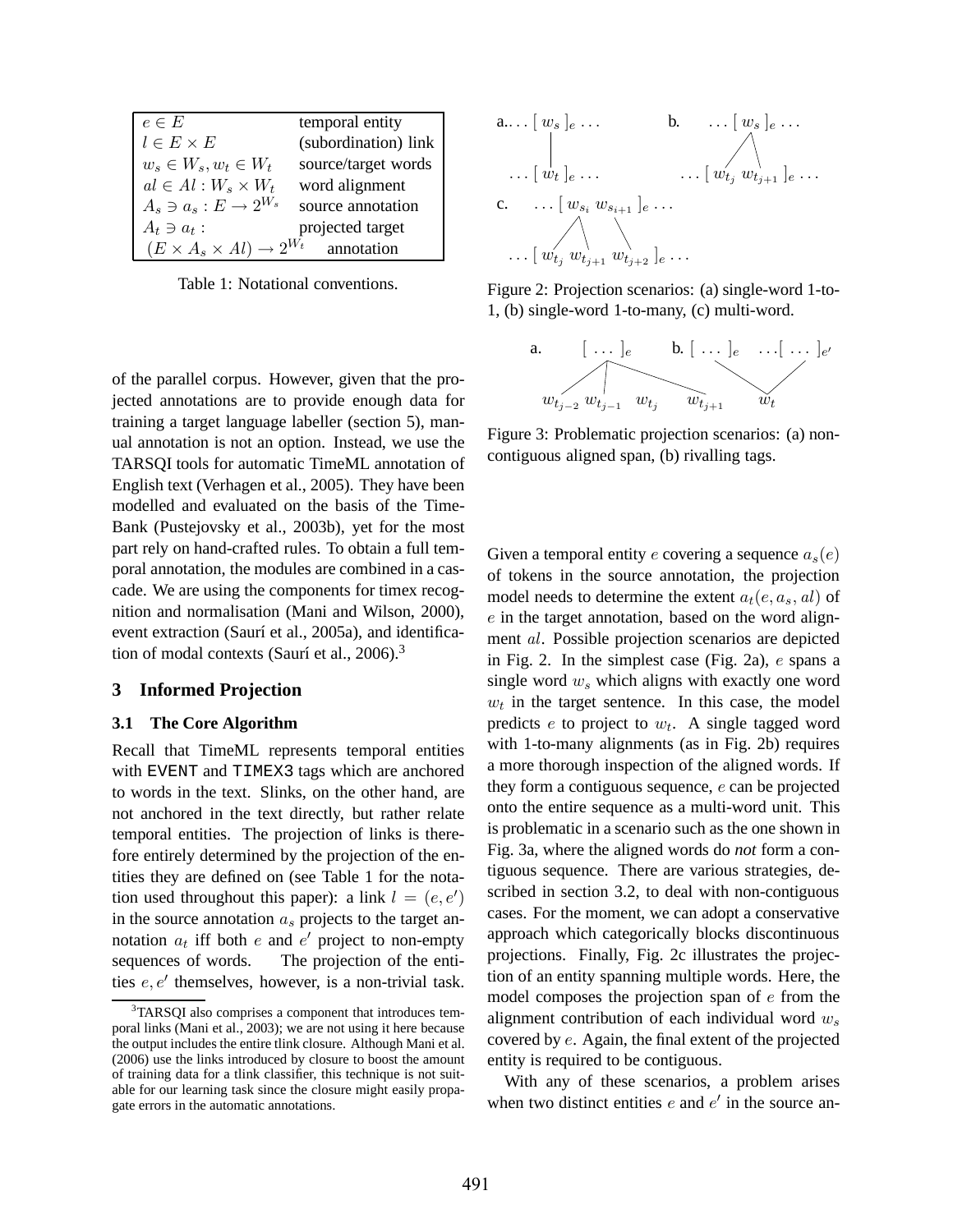```
1. project(a_s, al):
2. a_{t,C} = \emptyset<br>3. for each
        for each entity e defined by a_s:
4. a_{t,\mathsf{C}}(e, a_s, al) = \bigcup_{w_s \in a_s(e)}^{\mathsf{C}} \mathsf{proj}(w_s, e, a_s, al)5. for each link l = (e, e') defined over a_s:
6. if a_{t,\mathsf{C}}(e, a_s, al) \neq \emptyset and a_{t,\mathsf{C}}(e', a_s, al) \neq \emptyset7. then define l to hold for a_{t} c
8. return a_{t,C}
```
where

 $proj(w_s, e, a_s, al) = \{w_t \in W_t \mid (w_s, w_t) \in al \land$  $\forall e' \in a_s \ldotp e' \neq e \Rightarrow w_t \not\in a_{t,\mathsf{C}}(e',a_s,al)$ 

and

$$
\bigcup\nolimits^{\mathsf{C}} S = \left\{ \begin{array}{rcl} \bigcup S & : & \bigcup S \text{ is convex} \\ \emptyset & : & \text{otherwise} \end{array} \right.
$$

Figure 4: The projection algorithm.

notation have conflicting projection extents, that is, when  $a_t(e, a_s, al) \cap a_t(e', a_s, al) \neq \emptyset$ . This is illustrated in Fig. 3b. The easiest strategy to resolve conflicts like these is to pick an arbitrary entity and privilege it for projection to the target word(s)  $w_t$  in question. All other rivalling entities  $e'$  project onto their remaining target words  $a_t(e', a_s, al) \setminus \{w_t\}.$ 

Pseudocode for this word-based projection of temporal annotations is provided in Fig. 4.

### **3.2 Incorporating Additional Knowledge**

The projection model described so far is extremely susceptible to errors in the word alignment. Related efforts (Hwa et al., 2005; Padó and Lapata, 2006) have already suggested that additional linguistic information can have considerable impact on the quality of the projected annotations. We therefore augment the baseline model with several shallow heuristics encoding linguistic or else topological constraints for the choice of words to project to. Linguistically motivated filters refer to the part-ofspeech (POS) tags of words in the target language sentence, whereas topological criteria investigate the alignment topology.

**Linguistic constraints.** Following Padó and Lapata (2006), we implement a filter which discards alignments to non-content words, for two reasons: (i) alignment algorithms are known to perform poorly on non-content words, and (ii) events as well as timexes are necessarily content-bearing and hence unlikely to be realised by non-content words. This *non-content (NC) filter* is defined in terms of POS tags and affects conjunctions, prepositions and punctuation. In the context of temporal annotations, we extend the scope of the filter such that it effectively applies to all word classes that we deem unlikely to occur as part of a temporal entity. Therefore, the NC filter is actually defined stronger for events than for timexes, in that it further blocks projection of events to pronouns, whereas pronouns may be part of a timex such as *jeden Freitag 'every Friday'*. Moreover, events prohibit the projection to adverbs; this restriction is motivated by the fact that events in English are frequently translated in German as adverbials which lack an event reading (cf. head switching translations like *prefer to X* vs. German *lieber X 'rather X'*). We also devise an unknown word filter: it applies to words for which no lemma could be identified in the preprocessing stage. Projection to unknown words is prohibited unless the alignment is supported bidirectionally. The strictness concerning unknown words is due to the empirical observation that alignments which involve such words are frequently incorrect.

In order to adhere to the TimeML specification, a simple transformation ensures that articles and contracted prepositions such as *am 'on the'* are included in the extent of timexes. Another heuristics is designed to remedy alignment errors involving auxiliary and modal verbs, which are not to be annotated as events. If an event aligns to more than one word, then this filter singles out the main verb or noun and discards auxiliaries.

**Topological constraints.** In section 3.1, we described a conservative projection principle which rejects the transfer of annotations to non-contiguous sequences. That model sets an unnecessarily modest upper bound on recall; but giving up the contiguity requirement entirely is not sensible either, since it is indeed highly unlikely for temporal entities to be realised discontinuously in either source or target language (*noun phrase cohesion*, Yarowsky and Ngai (2001)). Based on these observations, we propose two refined models which manipulate the projected annotation span so as to ensure contiguity. One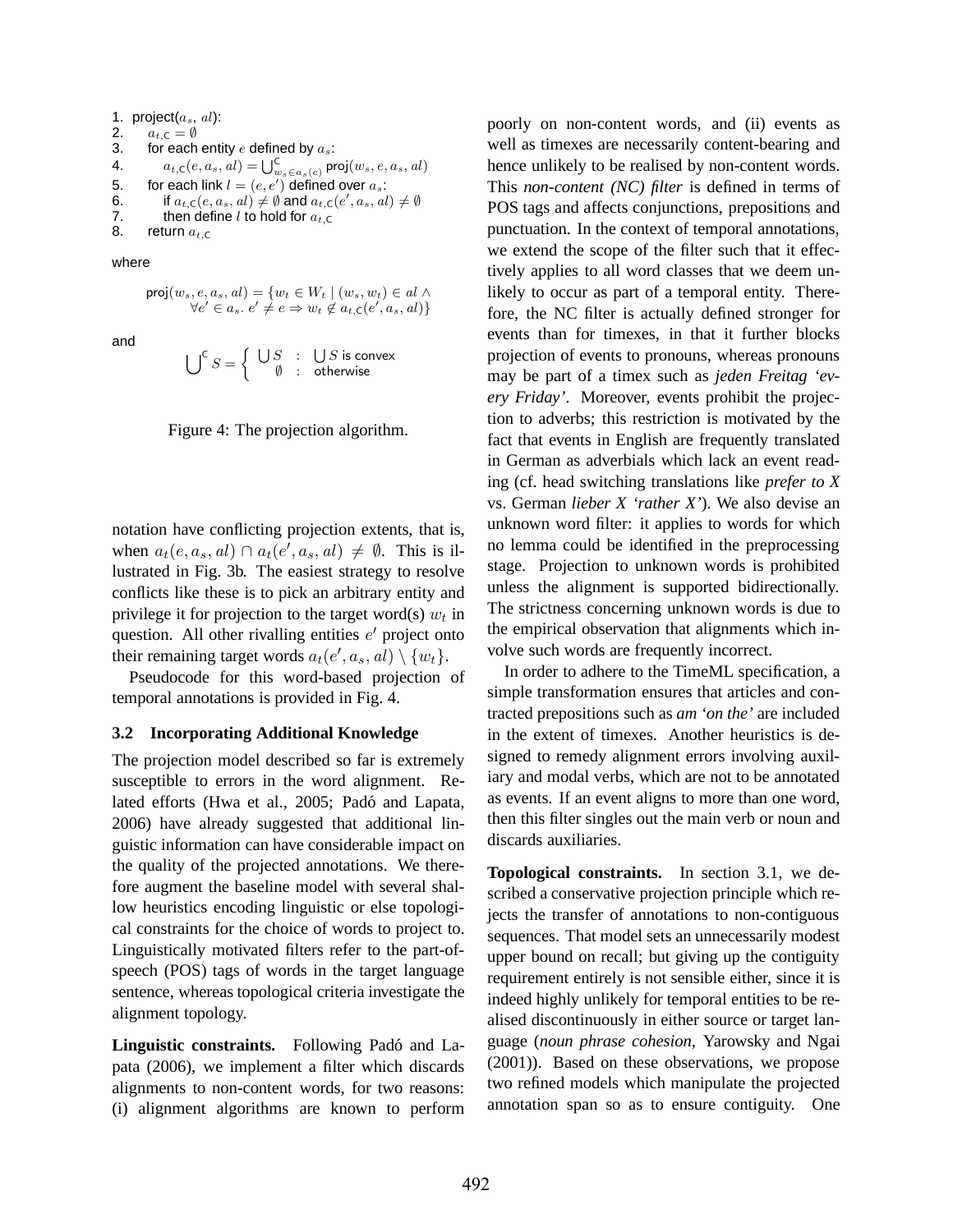model identifies and discards *outlier alignments*, which actively violate contiguity; the other one adds *missing alignments*, which form gaps. Technically, both models establish convexity in non-convex sets. Hence, we first have to come up with a backbone model which is less restrictive than the baseline, so that the convexation models will have a basis to operate on. A possible backbone model  $a_{t,0}$  is provided in (1).

(1) 
$$
a_{t,0}(e,a_s,al) = \bigcup_{w_s \in a_s(e)} \text{proj}(w_s,e,a_s,al)
$$

This model simply gathers all words aligned with any word covered by  $e$  in the source annotation, irrespective of contiguity in the resulting sequence of words. Discarding outlier alignments is then formalised as a reduction of  $a_{t,0}$ 's output to (one of) its greatest convex subset(s) (GCS). Let us call this model  $a_{t,\text{GCS}}$ . In terms of a linear sequence of words,  $a_{t,GCS}$  chooses the longest contiguous subsequence. The GCS-model thus serves a filtering purpose similar to the NC filter. However, whereas the latter discards single alignment links on linguistic grounds, the former is motivated by topological properties of the alignment as a whole.

The second model, which fills gaps in the word alignment, constructs the *convex hull* of  $a_{t,0}$  (cf. Padó and Lapata (2005)). We will refer to this model as  $a_{t,CH}$ . The example in (2) illustrates both models.

$$
\begin{array}{c}\n\text{(2)} \\
\begin{array}{c}\n\text{(1)} \\
\hline\n\end{array}\n\end{array}\n\qquad\n\begin{array}{c}\n\text{(2)} \\
\hline\n\end{array}\n\qquad\n\begin{array}{c}\n\text{(3)} \\
\hline\n\end{array}\n\qquad\n\begin{array}{c}\n\text{(4)} \\
\hline\n\end{array}\n\qquad\n\begin{array}{c}\n\text{(5)} \\
\hline\n\end{array}\n\qquad\n\begin{array}{c}\n\text{(4)} \\
\hline\n\end{array}\n\qquad\n\begin{array}{c}\n\text{(5)} \\
\hline\n\end{array}\n\qquad\n\begin{array}{c}\n\text{(5)} \\
\hline\n\end{array}\n\qquad\n\begin{array}{c}\n\text{(6)} \\
\hline\n\end{array}\n\qquad\n\begin{array}{c}\n\text{(6)} \\
\hline\n\end{array}\n\qquad\n\begin{array}{c}\n\text{(6)} \\
\hline\n\end{array}\n\qquad\n\begin{array}{c}\n\text{(6)} \\
\hline\n\end{array}\n\qquad\n\begin{array}{c}\n\text{(6)} \\
\hline\n\end{array}\n\qquad\n\begin{array}{c}\n\text{(6)} \\
\hline\n\end{array}\n\qquad\n\begin{array}{c}\n\text{(7)} \\
\hline\n\end{array}\n\qquad\n\begin{array}{c}\n\text{(8)} \\
\hline\n\end{array}\n\qquad\n\begin{array}{c}\n\text{(9)} \\
\hline\n\end{array}\n\qquad\n\begin{array}{c}\n\text{(1,2)} \\
\hline\n\end{array}\n\qquad\n\begin{array}{c}\n\text{(1,2)} \\
\hline\n\end{array}\n\qquad\n\begin{array}{c}\n\text{(1,2)} \\
\hline\n\end{array}\n\qquad\n\begin{array}{c}\n\text{(1,2)} \\
\hline\n\end{array}\n\qquad\n\begin{array}{c}\n\text{(1,2)} \\
\hline\n\end{array}\n\qquad\n\begin{array}{c}\n\text{(1,2)} \\
\hline\n\end{array}\n\qquad\n\begin{array}{c}\n\text{(1,2)} \\
\hline\n\end{array}\n\qquad\n\begin{array}{c}\n\text{(1,2)} \\
\hline\n\end{array}\n\qquad\n\begin{array}{c}\n\text{(2)} \\
\hline\n\end{array}
$$

Here, entity  $e$  aligns to the non-contiguous token sequence  $[1, 2, 5]$ , or equivalently, the non-convex set  $\{1, 2, 5\}$  =  $a_{t,0}(e)$ ). The conservative baseline  $a_{t,C}$  rejects the projection altogether, whereas  $a_{t,GCS}$  projects to the tokens 1 and 2. The additional padding introduced by the convex hull  $(a_{t,CH})$  further extends the projected extent to  $\{1, 2, 3, 4, 5\}.$ 

**Alignment selection.** Although bi-alignments are known to exhibit high precision (Koehn et al., 2003), in the face of sparse annotations we use unidirectional alignments as a fallback, as has been proposed in the context of phrase-based machine translation (Koehn et al., 2003; Tillmann, 2003). Furthermore, we follow Hwa et al. (2005) in imposing a limit on the maximum number of words that a single word may align to.

### **4 Experiments**

Our evaluation setup consists of experiments conducted on the English-German portion of the Europarl corpus (Koehn, 2005); specifically, we work with the preprocessed and word-aligned version used in Padó and Lapata (2006): the source-target and target-source word alignments were automatically established by  $GIZA++$  (Och and Ney, 2003), and their intersection achieves a precision of 98.6% and a recall of 52.9% (Padó, 2007). The preprocessing consisted of automatic POS tagging and lemmatisation.

To assess the quality of the TimeML projections, we put aside and manually annotated a development set of 101 and a test set of 236 bisentences.<sup>4</sup> All remaining data (approx. 960K bisentences) was used for training (section 5). We report the weighted macro average over all possible subclasses of timexes/events, and consider only exact matches. The TARSQI annotations exhibit an  $F_1$ -measure of 80.56% (timex), 84.64% (events), and 43.32% (slinks) when evaluated against the English gold standard.

In order to assess the usefulness of the linguistic and topological parameters presented in section 3.2, we determined the best performing combination of parameters on the development set. Not surprisingly, event and timex models benefit from the various heuristics to different degrees. While the projection of events can benefit from the NC filter, the projection of timexes is rather hampered by it. Instead, it exploits the flexibility of the GCS convexation model together with a conservative limit of 2 on per-word alignments. In the underlying data sample of 101 sentences, the English-to-German alignment direction appears to be most accurate for timexes. Table 2 shows the results of evaluating the optimised models on the test set, along with the baseline from section 3.1 and a "full" model which activates all

<sup>&</sup>lt;sup>4</sup>The unconventional balance of test and development data is due to the fact that a large portion of the annotated data became available only after the parameter estimation phase.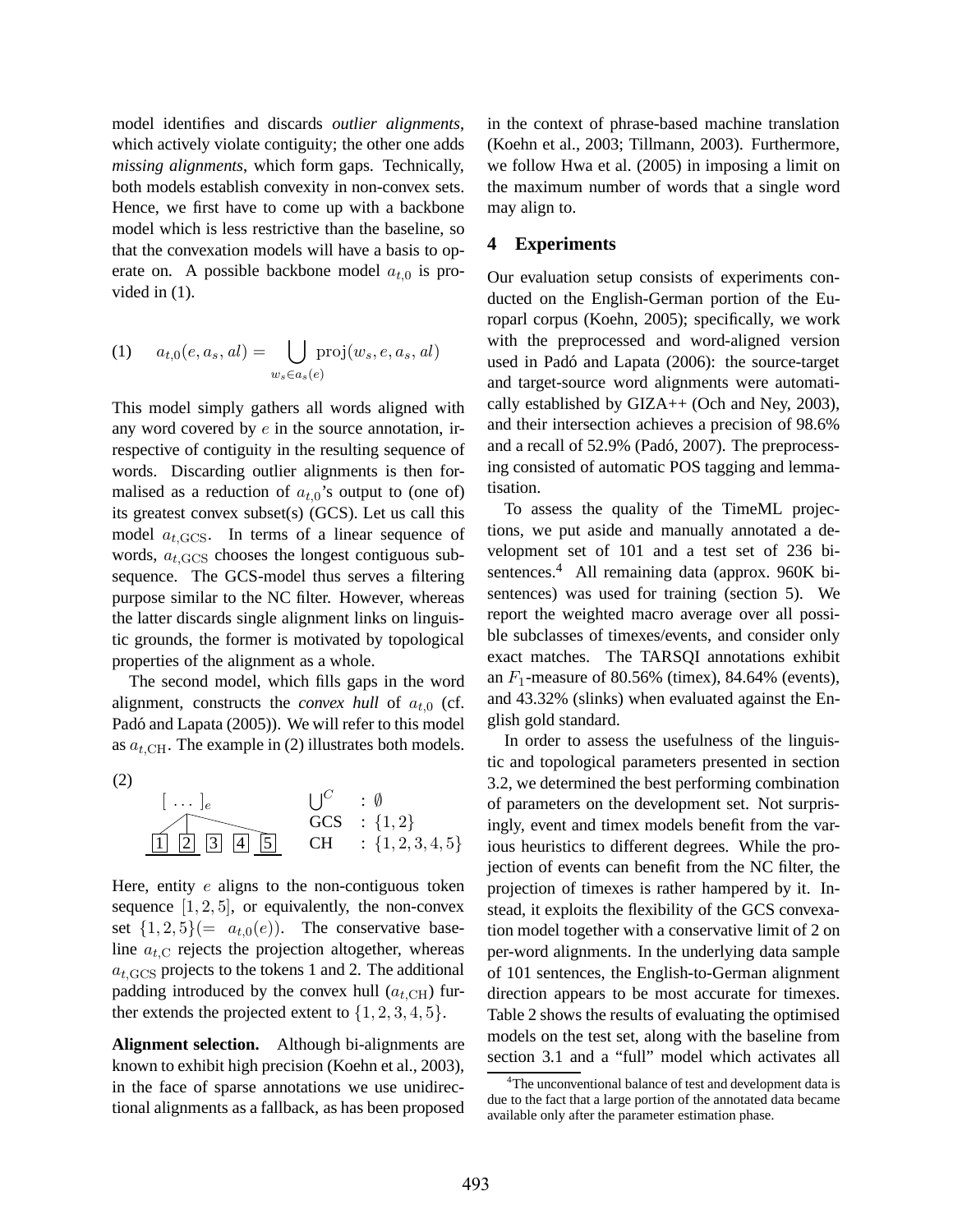|                 | events |                   |                   | slinks |             |                                       | time expressions  |             |  |
|-----------------|--------|-------------------|-------------------|--------|-------------|---------------------------------------|-------------------|-------------|--|
| model           |        | prec recall       | $\mathbf{F}$      |        | prec recall | $\mathbf{F}$                          |                   | prec recall |  |
| timex-optimised |        |                   | 48.53 33.73 39.80 |        |             | 30.09 10.71 15.80 71.01 52.76 60.54   |                   |             |  |
| event-optimised |        | 50.94 44.23 47.34 |                   |        |             | 30.96 14.29 19.55                     | 56.55 42.52 48.54 |             |  |
| combined        |        | 50.98 44.36 47.44 |                   |        |             | 30.96 14.29 19.55 71.75 52.76 60.80   |                   |             |  |
| baseline        |        | 52.26 33.46 40.80 |                   |        |             | 26.98 10.71 15.34   49.53 37.80 42.87 |                   |             |  |
| full            | 51 10  |                   | 40.42 45.14       |        |             | 29.95 13.57 18.68 73.74 54.33 62.56   |                   |             |  |

Table 2: Performance of projection models over test data.



Figure 5: Amending alignment errors.

|          | event                                   | timex |             |  |  |
|----------|-----------------------------------------|-------|-------------|--|--|
| data     | prec recall                             |       | prec recall |  |  |
| all      | 53.15 45.14 73.74 53.54                 |       |             |  |  |
| best 75% | $\vert$ 54.81 47.06 $\vert$ 74.61 62.82 |       |             |  |  |

Table 3: Correlation between alignment probability and projection quality.

heuristics. The results confirm our initial assumption that linguistic and topological knowledge does indeed improve the quality of the projected annotations. The model which combines the optimal settings for timexes and events outperforms the uninformed baseline by 17.93% (timexes) and 6.64% (events)  $F_1$ -measure. However, exploration of the model space on the basis of the (larger and thus presumably more representative) test set shows that the optimised models do not generalise well. The *test set*-optimised model activates all linguistic heuristics, and employs  $a_{t,CH}$  convexation. For events, projection considers bi-alignments with a fallback to unidirectional alignments, preferably from English to German; timex projection considers all alignment links. This test set-optimised model, which we will use to project the training instances for the maximum entropy classifier, achieves an  $F_1$ -measure of 48.82% (53.15% precision) for events and 62.04% (73.74% precision) for timexes.<sup>5</sup>

With these settings, our projection model is capable of repairing alignment errors, as shown in Fig. 5, where the automatic word alignments are represented as arrows. The conservative baseline considering only bidirectional alignments discards all alignments but the (incorrect) one to  $\ddot{\textit{u}}\textit{ber}_1$ . The optimised model, on the other hand, does not exclude any alignments in the first place; the faulty alignments to *über*<sup>1</sup> and *über*<sup>2</sup> are discarded on linguistic grounds by the NC filter, and only the correct alignment to *entscheiden* remains for projection.

### **5 Robust Induction**

The projected annotations, although noisy, can be exploited to train a temporal labeller for German. As Yarowsky and Ngai (2001) demonstrate for POS tagging, aggressive filtering techniques applied to vast amounts of (potentially noisy) training data are capable of distilling relatively high-quality data sets, which may then serve as input to machine learning algorithms. Yarowsky and Ngai (2001) use the Model-3 alignment score as an indicator for the quality of (i) the alignment, and therefore (ii) the projection. In the present study, discarding 25% of the sentences based on this criterion leads to gains in both recall and precision (Table 3). In accordance with the TimeML definition, we further restrict training instances on the basis of POS tags by basically re-applying the NC filter (section 3.2). But even so, the proportion of positive and negative instances remains heavily skewed—an issue which we will address below by formulating a 2-phase classi-

<sup>&</sup>lt;sup>5</sup>The model actually includes an additional strategy to adjust event and timex class labels on the basis of designated FrameNet frames; the reader is referred to Spreyer (2007), ch. 4.5 for details.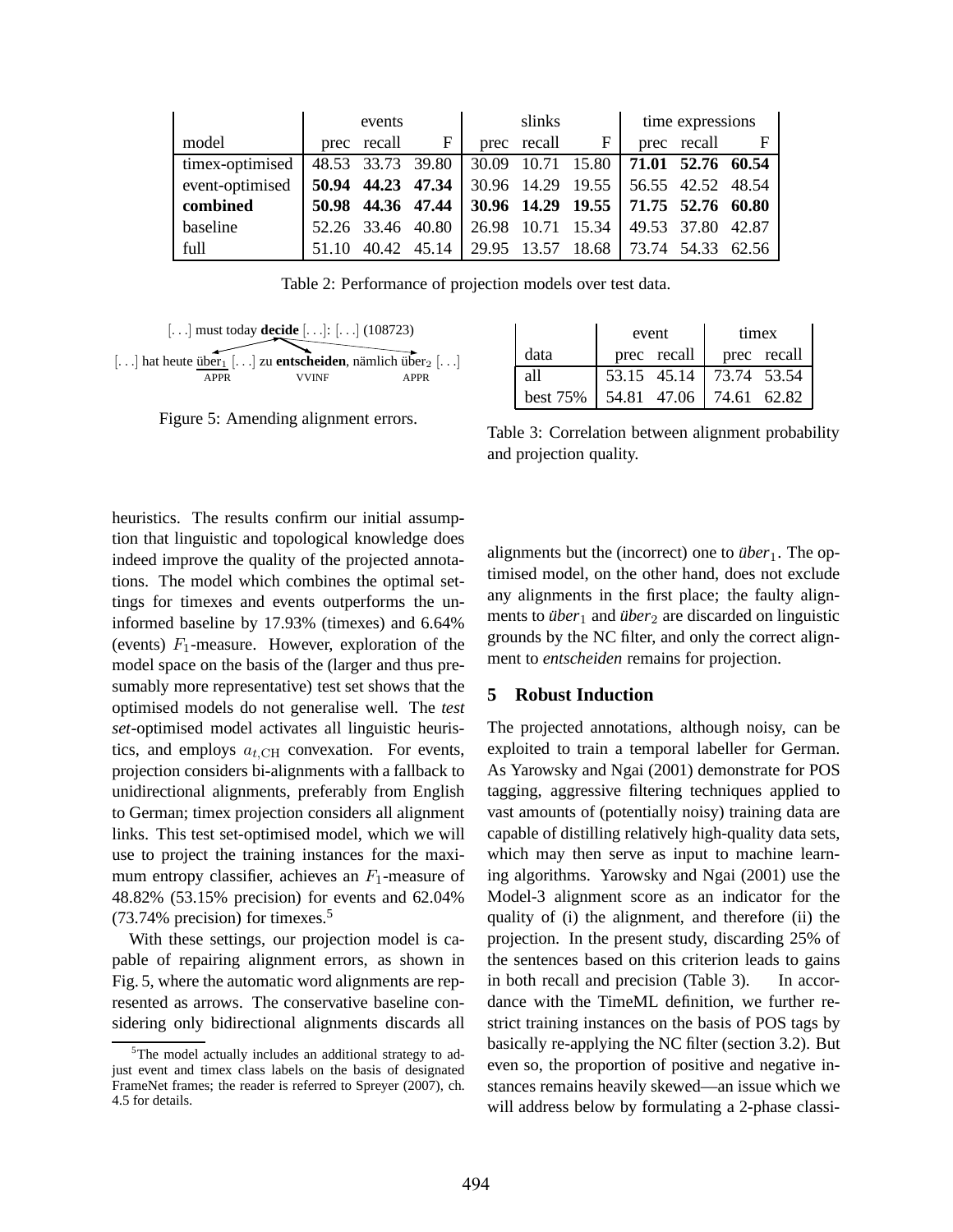|            | prec recall       | $\mathbf{F}$ | F     |
|------------|-------------------|--------------|-------|
| model      | event             |              | slink |
| 1-step     | 83.48 32.58       | 46.87        | 17.01 |
| 1-step unk | 83.88 32.19       | 46.53        | 16.87 |
| 2-step     | 83.95 34.44 48.84 |              | 19.06 |
| 2-step unk | 84.21 34.30 48.75 |              | 19.06 |
|            | timex             |              |       |
| 1-step     | 87.77 49.11 62.98 |              |       |
| 1-step unk | 87.22 49.55       | 63.20        |       |
| 2-step     | 89.52 51.79       | 65.62        |       |
| 2-step unk | 88.68 50.89       | 64.67        |       |

Table 4: Classifier performance over test data.

fication task.

The remaining instances $6$  are converted to feature vectors encoding standard lexical and grammatical features such as (lower case) lemma, POS, governing prepositions, verbal dependents, etc.<sup>7</sup> For slink instances, we further encode the syntactic subordination path (if any) between the two events.

We trained 4 classifiers, $8$  with and without smoothing with artificial unknowns (Collins, 2003), and as a 1-step versus a 2-step decision in which instances are first discriminated by a binary classifier, so that only positive instances are passed on to be classified for a subclass. The performance of the various classifiers is given in Table 4. Although the overall  $F_1$ -measure does not notably differ from that achieved by direct projection, we observe a drastic gain in precision, albeit at the cost of recall. With almost 84% and 90% precision, this is an ideal starting point for a bootstrapping procedure.

### **6 Discussion and Future Work**

Clearly, the—essentially unsupervised—projection framework presented here does not produce stateof-the-art annotations. But it does provide an inexpensive and largely language-independent basis (a) for manual correction, and (b) for bootstrapping algorithms. In the future, we will investigate how weakly supervised machine learning techniques like co-training (Blum and Mitchell, 1998) could further enhance projection, e.g. taking into account a third language in a triangulation setting (Kay, 1997).

### **Acknowledgements**

We would like to thank Sebastian Padó for providing us with the aligned Europarl data, Inderjeet Mani and Marc Verhagen for access to the TARSQI tools, and James Pustejovsky for clarification of TimeML issues. We would also like to thank the three anonymous reviewers for helpful comments.

#### **References**

- Avrim Blum and Tom Mitchell. 1998. Combining Labeled and Unlabeled Data with Co-Training. In *Proceedings of the 1998 Conference on Computational Learning Theory*, pages 92–100, July.
- Michael Collins. 2003. Head-Driven Statistical Models for Natural Language Parsing. *Computational Linguistics*, 29(4):589–637, December.
- Bonnie J. Dorr. 1994. Machine Translation Divergences: A Formal Description and Proposed Solution. *Computational Linguistics*, 20(4):597–635.
- Lisa Ferro, Laurie Gerber, Inderjeet Mani, Beth Sundheim, and George Wilson, 2005. *TIDES 2005 Standard for the Annotation of Temporal Expressions*, September.
- Rebecca Hwa, Philip Resnik, Amy Weinberg, and Okan Kolak. 2002. Evaluating Translational Correspondence using Annotation Projection. In *Proceedings of ACL-2002*, Philadelphia, PA.
- R. Hwa, Philip Resnik, Amy Weinberg, Clara Cabezas, and Okan Kolak. 2005. Bootstrapping Parsers via Syntactic Projection across Parallel Texts. *Natural Language Engineering*, 11(3):311–325.
- Martin Kay. 1997. The Proper Place of Men and Machines in Language Translation. *Machine Translation*, 12(1-2):3–23.
- Philipp Koehn, Franz J. Och, and Daniel Marcu. 2003. Statistical Phrase-Based Translation. In *Proceedings of HLT/NAACL 2003*, pages 127–133.
- Philipp Koehn. 2005. Europarl: A Parallel Corpus for Statistical Machine Translation. In *Proceedings of the MT Summit 2005*.

<sup>6</sup>Note that slink instances are constructed for event *pairs*, as opposed to event and timex instances, which are constructed for individual words.

 $7$ The grammatical features have been extracted from analyses of the German ParGram LFG grammar (Rohrer and Forst,  $^{2006)}$ .<br> $^{8}$ We

used the opennlp.maxent package, http://maxent.sourceforge.net/.